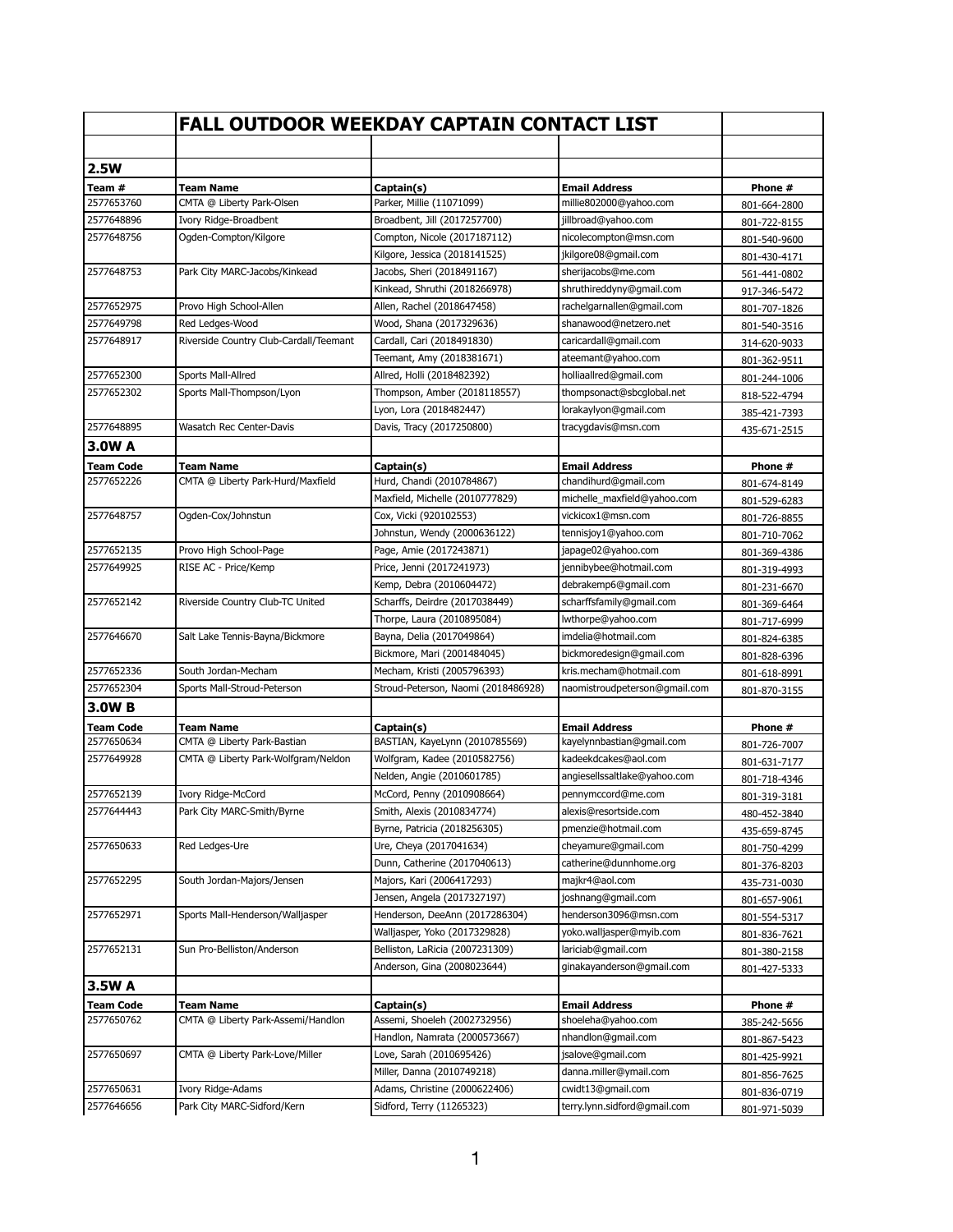|                          |                                            | Kern, Sue Ann (2003574715)       | sjkmom@comcast.net           | 435-659-6671 |
|--------------------------|--------------------------------------------|----------------------------------|------------------------------|--------------|
| 2577646672               | Salt Lake Tennis-Bayna                     | Bayna, Delia (2017049864)        | imdelia@hotmail.com          | 801-824-6385 |
|                          |                                            | Nelson, JaNean (2018494847)      | jabeaner95@gmail.com         | 801-661-0488 |
| 2577652158               | South Jordan-Simmons/Simmons               | Simmons, Kristy (2010237777)     | kjsimmons68@gmail.com        | 801-450-2631 |
|                          |                                            | Simmons, Robin (2017024267)      | simdoggang@gmail.com         | 781-424-0455 |
| 2577652346<br>2577649932 | Spanish Fork-Westover/Barber               | Westover, Raquel (2003099064)    | raquelwestover@gmail.com     | 801-592-6328 |
|                          |                                            | barber, carolyn (920477273)      | carolyn.barber6@gmail.com    | 214-551-4920 |
|                          | Sun Pro-Burns/Fowkes                       | Burns, Andrea (2010338418)       | andreaburnsmail@gmail.com    | 801-427-2451 |
|                          |                                            | Fowkes, Michelle (2010404745)    | michelle.t.fowles@gmail.com  | 801-400-1630 |
| 3.5W B                   |                                            |                                  |                              |              |
| <b>Team Code</b>         | Team Name                                  | Captain(s)                       | <b>Email Address</b>         | Phone #      |
| 2577650990               | CMTA @ Liberty Park-Leishman               | Leishman, Allison (2010534672)   | alli3940@gmail.com           | 801-598-8852 |
| 2577651020               | CMTA @ Liberty Park-Swenson/Sampson        | Swensen, Katie (2010859325)      | katiejarman@gmail.com        | 801-708-2916 |
|                          |                                            | Sampson, Gretel (2010773088)     | gretelsampson@yahoo.com      | 801-942-9303 |
| 2577650630               | Ivory Ridge-Allen/Madsen                   | Allen, Amy (2010227023)          | amygallen@gmail.com          | 801-400-3977 |
|                          |                                            | Madsen, Cyndi (11761229)         | cyndimadsen@gmail.com        | 801-722-9371 |
| 2577652160               | Park City MARC-Leigh/Epstein               | Leigh, Deborah (2001130802)      | parkcitydeborah@gmail.com    | 435-901-2064 |
|                          |                                            | epstein, Kelley (2010184327)     | kelley@mountainmamacooks.com | 435-901-0502 |
| 2577652164               | Red Ledges-Clark/Christensen               | Clark, Heidi (2017175022)        | heidijclark430@gmail.com     | 435-671-8889 |
|                          |                                            | Christensen, Marian (921282239)  | marian.calaw@gmail.com       | 626-664-2210 |
| 2577652154               | RISE AC-Mower/Longson                      | Mower, Nikki (2010314287)        | jnmower@gmail.com            | 801-541-3571 |
|                          |                                            | Longson, Juliette (2003865982)   | jclongson@gmail.com          | 801-440-6068 |
| 2577646680               | Salt Lake Tennis-Cracroft/Moretensen       | Cracroft, Marilee (919504373)    | grandmarec@yahoo.com         | 801-815-6336 |
|                          |                                            | Mortensen, Deanna (2010188303)   | deannamortensen@msn.com      | 801-597-6471 |
| 2577649929               | South Jordan-Hall/Phinney                  | Hall, Manal (2010781902)         | mhall@joneswaldo.com         | 801-560-5928 |
|                          |                                            | phinney, rikke (2010596542)      | jonphinney@comcast.net       | 801-520-1298 |
| 2577652627               | Sun Pro-Parker/Koehle                      | Parker, Kristi (2010653882)      | kriskristi@msn.com           | 801-628-4331 |
|                          |                                            | Koehle, Katri (2010624614)       | katrikoehle@yahoo.com        | 814-874-7281 |
| <b>4.0W</b>              |                                            |                                  |                              |              |
| <b>Team Code</b>         | <b>Team Name</b>                           | Captain(s)                       | <b>Email Address</b>         | Phone #      |
| 2577652180               | CMTA @ Liberty Park-McDonald/Jones         | MacDonald, Vickie (919314177)    | vvmacdonald@yahoo.com        | 801-726-8087 |
|                          |                                            | Jones, Kelle (922077701)         | jone00832000@yahoo.com       | 801-726-8087 |
| 2577652178               | Ivory Ridge-Boren/Owens                    | Boren, Amy (2010818594)          | donamy336@aol.com            | 801-864-7176 |
|                          |                                            | Owens, Christy (2010879508)      | christyowens66@hotmail.com   | 503-440-4922 |
| 2577650696               | Ivory Ridge-Langston                       |                                  |                              |              |
|                          |                                            | Langston, Jen (2010407901)       | jenlangston15@gmail.com      | 801-319-4863 |
| 2577649743               | Park City MARC-Greenhalgh/Brooks           | Greenhalgh, Sherree (11385208)   | sherreegh@yahoo.com          | 435-640-5586 |
|                          |                                            | Brooks, Renae (922732196)        | brooks.renae@gmail.com       | 206-778-3301 |
| 2577652308               | Sports Mall-DowDell/Lewis                  | DowDell, Anji (2010100834)       | anjidow@gmail.com            | 801-556-3014 |
|                          |                                            | lewis, amanda (2005227811)       | mrs_lew@yahoo.com            | 801-440-1840 |
| 2577652306               | Sports Mall-Johnson/Scharman               | Johnson, Regina (2010303613)     | rlj1988@gmail.com            | 801-712-8450 |
|                          |                                            | Scharman, Robyn (2010059180)     | robynscharman@gmail.com      | 801-568-6935 |
| 2577652307               | Sports Mall-Warner                         | Warner, Valecia (922476375)      | valeciawarner@gmail.com      | 801-573-5902 |
| 2577652970               | Sun Pro-Blackhurst/Allen                   | Blackhurst, Valerie (1180747012) | valandbrook@yahoo.com        | 801-310-0271 |
|                          |                                            | Allen, Kaori (2003782403)        | kaoriallen@gmail.com         | 801-319-2847 |
| 2577652347               | Sun Pro-Harlan/Mortensen                   | Harlan, Katrina (922777907)      | katrina.harlan@gmail.com     | 801-319-9296 |
|                          |                                            | Mortensen, Kelly (2002099249)    | kelsiemort@hitmail.com       | 801-380-1395 |
| 2577652965               | Wasatch Rec Center-Berg/Hronek             | berg, mandy (2010454530)         | mandyjberg@yahoo.com         | 916-548-9563 |
|                          |                                            | Hronek, Ann (2005658618)         | anniehronek@hotmail.com      | 435-671-8816 |
| <b>4.5W</b>              |                                            |                                  |                              |              |
| <b>Team Code</b>         | Team Name                                  | Captain(s)                       | <b>Email Address</b>         | Phone #      |
| 2577652320               | CMTA @ Liberty Park-Utgaard                | Utgaard, Renee (2010519638)      | renee@whitedotsolutions.com  | 801-550-8903 |
| 2577646685               | Salt Lake Tennis-Kemp                      | Kemp, Carlene (11778356)         | carlenekemp1@comcast.net     | 801-915-5431 |
| 2577652310               | Sports Mall-Kasteler/Briggs                | Kasteler, Tiffany (11596059)     | tiffk5@comcast.net           | 801-231-3749 |
|                          |                                            | Briggs, Cristie (2006761357)     | ccbriggs2@yahoo.com          | 801-541-5845 |
|                          |                                            |                                  |                              |              |
|                          | FALL OUTDOOR SATURDAY CAPTAIN CONTACT LIST |                                  |                              |              |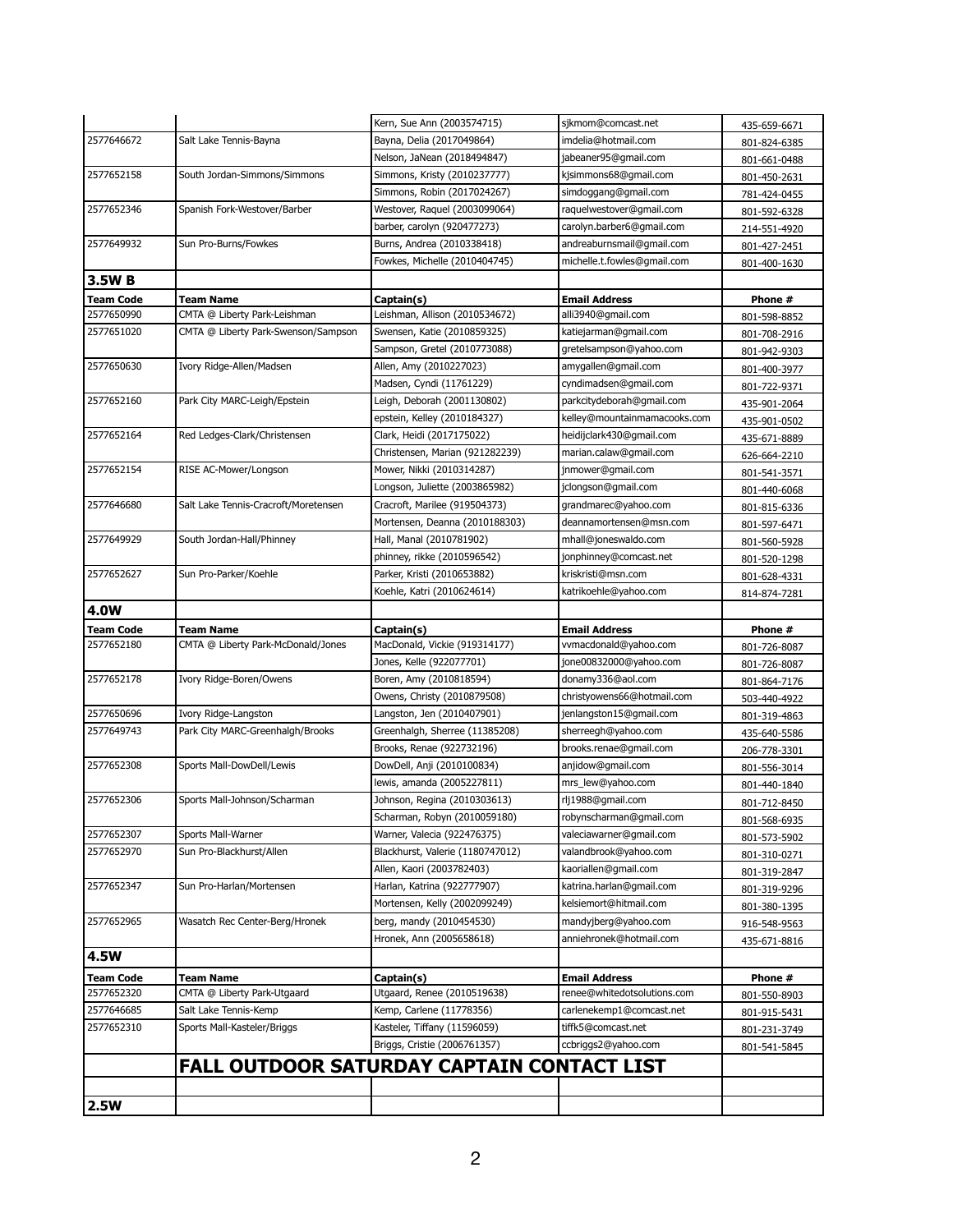| <b>Team Code</b> | <b>Team Name</b>                     | Captain(s)                          | <b>Email Address</b>            | Phone #      |
|------------------|--------------------------------------|-------------------------------------|---------------------------------|--------------|
| 2577652607       | CMTA @ Liberty Park-Moreton          | Moreton, Olivia (2018145660)        | olistravelin@gmail.com          | 801-891-3567 |
| 2577650629       | Cottonwood Club-Summeville           | Summerville, Jessica (2018526679)   | jessica.janoe@gmail.com         | 801-573-5732 |
| 2577646712       | Salt Lake Tennis-Delong              | DeLong, Jamie (2018496509)          | jamiedelong1384@gmail.com       | 801-440-7232 |
| 2577650692       | South Jordan-Callister               | Callister, Kristi (2010542729)      | kristicall@msn.com              | 801-205-6744 |
| 2577648894       | Sports Mall-Stroud-Peterson/Maxfield | Stroud-Peterson, Naomi (2018486928) | naomistroudpeterson@gmail.com   | 801-870-3155 |
|                  |                                      | Maxfield, Michelle (2018472423)     | michelle.burnitbeauty@gmail.com | 801-803-9598 |
| 3.0M             |                                      |                                     |                                 |              |
| <b>Team Code</b> | Team Name                            | Captain(s)                          | <b>Email Address</b>            | Phone #      |
| 2577650439       | CMTA @ Liberty Park-Balch            | Balch, Alfred (2007691664)          | fredbalchgm@gmail.com           | 201-400-4191 |
| 2577650437       | CMTA @ Liberty Park-Myrup            | Myrup, Bradley (2018579624)         | bmyrup18@gmail.com              | 801-386-1561 |
| 2577652168       | Cottonwood Club-Ruprecht             | Ruprecht, Dave (2018172295)         | druprecht24@gmail.com           | 801-520-4754 |
| 2577646711       | Salt Lake Tennis-Riding-Dagostini    | Riding, Scott (2018303760)          | scottriding@gmail.com           | 801-556-3204 |
|                  |                                      | DAgostini, Brandon (2018463246)     | brandonpd@me.com                | 801-244-3411 |
| 2577652172       | Salt Lake Tennis-Smith               | Smith, Brian (2018579127)           | brian dsmith@hotmail.com        | 801-358-8145 |
| 2577653662       | South Jordan-Galindo/Knaphus         | GAlindo, Rodrigo (2018508547)       | rodrigogalindo@gmail.com        | 801-867-1191 |
|                  |                                      | Knaphus, Loren (2018554665)         | lorenk1972@gmail.com            | 801-554-5680 |
| 2577652129       | Sports Mall-Bachman                  | Bachman, Dean (2010383189)          | dwbach64@comcast.net            | 801-243-9773 |
| 2577649796       | Sports Mall-Nelson                   | Nelson, Darren (2010578817)         | zalebromak@gmail.com            | 801-615-0062 |
| 3.0W             |                                      |                                     |                                 |              |
| <b>Team Code</b> | Team Name                            | Captain(s)                          | <b>Email Address</b>            | Phone #      |
| 2577652597       | Cottonwood Club-Kovacsovics/         | Kovacsovics, Madgalena (2010485712) | magda.kovacsovics@gmail.com     | 503-706-1319 |
|                  | Chandramouli                         | Chandramouli, Jane (2010100015)     | jchandramouli@comcast.net       | 801-232-7962 |
| 2577646677       | Salt Lake Tennis-Bayna/Bickmore      | Bayna, Delia (2017049864)           | imdelia@hotmail.com             | 801-824-6385 |
|                  |                                      | Bickmore, Mari (2001484045)         | bickmoredesign@gmail.com        | 801-828-6296 |
| 2577652311       | Sports Mall-Favila                   | Favila, Stephanie (2004024638)      | sfavila68@gmail.com             | 801-232-9697 |
|                  |                                      | Armstrong, Lisa (2010807267)        | alexals@hotmail.com             | 801-916-8631 |
| 2577652972       | Sports Mall-Henderson/Jensen         | Henderson, DeeAnn (2017286304)      | henderson3096@msn.com           | 801-554-5317 |
|                  |                                      | Jensen, Angela (2017327197)         | joshnang@gmail.com              | 801-657-9061 |
| 3.5M             |                                      |                                     |                                 |              |
| <b>Team Code</b> | Team Name                            | Captain(s)                          | <b>Email Address</b>            | Phone #      |
| 2577650766       | CMTA @ Liberty Park-Adams            | Adams, Mark (2010056554)            | dunedragon@aol.com              | 801-390-5026 |
| 2577652162       | CMTA @ Liberty Park-Olsen/Thomas     | Olsen, Scott (11408087)             | scott.olsen@allergan.com        | 801-502-8498 |
|                  |                                      | Thomas, Matthew (2005127413)        | matthew.thomas@centeva.com      | 801-398-1232 |
| 2577646710       | Salt Lake Tennis-Dagostini/DaSilva   | DAgostini, Brandon (2018463246)     | brandonpd@me.com                | 801-244-3411 |
|                  |                                      | Dasilva, Pahoran (2010913682)       | pahoran.dasilva@gmail.com       | 801-831-2681 |
| 2577653657       | South Jordan-Lombardi/Cohen          | Lombardi, Ty (2010902250)           | lombardity@gmail.com            | 801-865-8152 |
|                  |                                      | Cohen, Alberto (919692888)          | albcohen@me.com                 | 801-680-5839 |
| 2577654241       | South Jordan-Lutz                    | Lutz, Terry (2010572170)            | tlutz@vfi.net                   | 801-859-6590 |
| 2577650764       | Sports Mall-Ludlow                   | Ludlow, David (2004835178)          | daveludlow1@gmail.com           | 801-870-1801 |
| 2577652568       | Sports Mall-Nelson                   | Nelson, Darren (2010578817)         | zalebromak@gmail.com            | 801-615-0062 |
| 2577652155       | Sports Mall-Sato                     | Sato, Koji (11050302)               | ksato.promedica@yahoo.com       | 801-580-4382 |
| 3.5W             |                                      |                                     |                                 |              |
| <b>Team Code</b> | Team Name                            | Captain(s)                          | <b>Email Address</b>            | Phone #      |
| 2577650699       | CMTA @ Liberty Park-Bellina/Croot    | Bellina, Sophie (2018465162)        | sophiecbellina@gmail.com        | 508-808-2395 |
|                  |                                      | Croot, Alessandra (2010772977)      | ali.nolan@uvu.edu               | 910-228-7081 |
| 2577650987       | CMTA @ Liberty Park-Cooper/Andreason | Cooper, Tracie (2010275956)         | 4tracielc@gmail.com             | 801-598-9726 |
|                  |                                      | Andreason, LaNece (2001041790)      | lanece.andreason@gmail.com      | 801-834-6611 |
| 2577648759       | CMTA @ Liberty Park-Day              | Day, Elaine (2010008671)            | elainepageday@hotmail.com       | 801-792-9050 |
| 2577651019       | CMTA @ Liberty Park-Taylor/Sampson   | Taylor, Alena (2010662939)          | alenataylor1@gmail.com          | 801-815-6943 |
|                  |                                      | Sampson, Gretel (2010773088)        | gretelsampson@yahoo.com         | 801-942-9303 |
| 2577652612       | CMTA @ Wasatch Hills-Carruthers      | Carruthers, Linda (2002385753)      | tljcarruthers@msn.com           | 801-891-3122 |
| 2577650704       | Cottonwood Club-KiefferAnnunziata    | Kieffer, Beata (2010581710)         | beatakieffer@icloud.com         | 203-259-0488 |
|                  |                                      | Annunziata, Lauren (2018274571)     | laurenannz@aol.com              | 914-589-7767 |
| 2577646682       | Salt Lake Tennis-Bayna               | Bayna, Delia (2017049864)           | imdelia@hotmail.com             | 801-824-6385 |
| 2577652305       | Sports Mall-Rollins                  | Rollins, Brooke (2018223524)        | brookerollinsutah@gmail.com     | 801-389-7939 |
| 4.0M             |                                      |                                     |                                 |              |